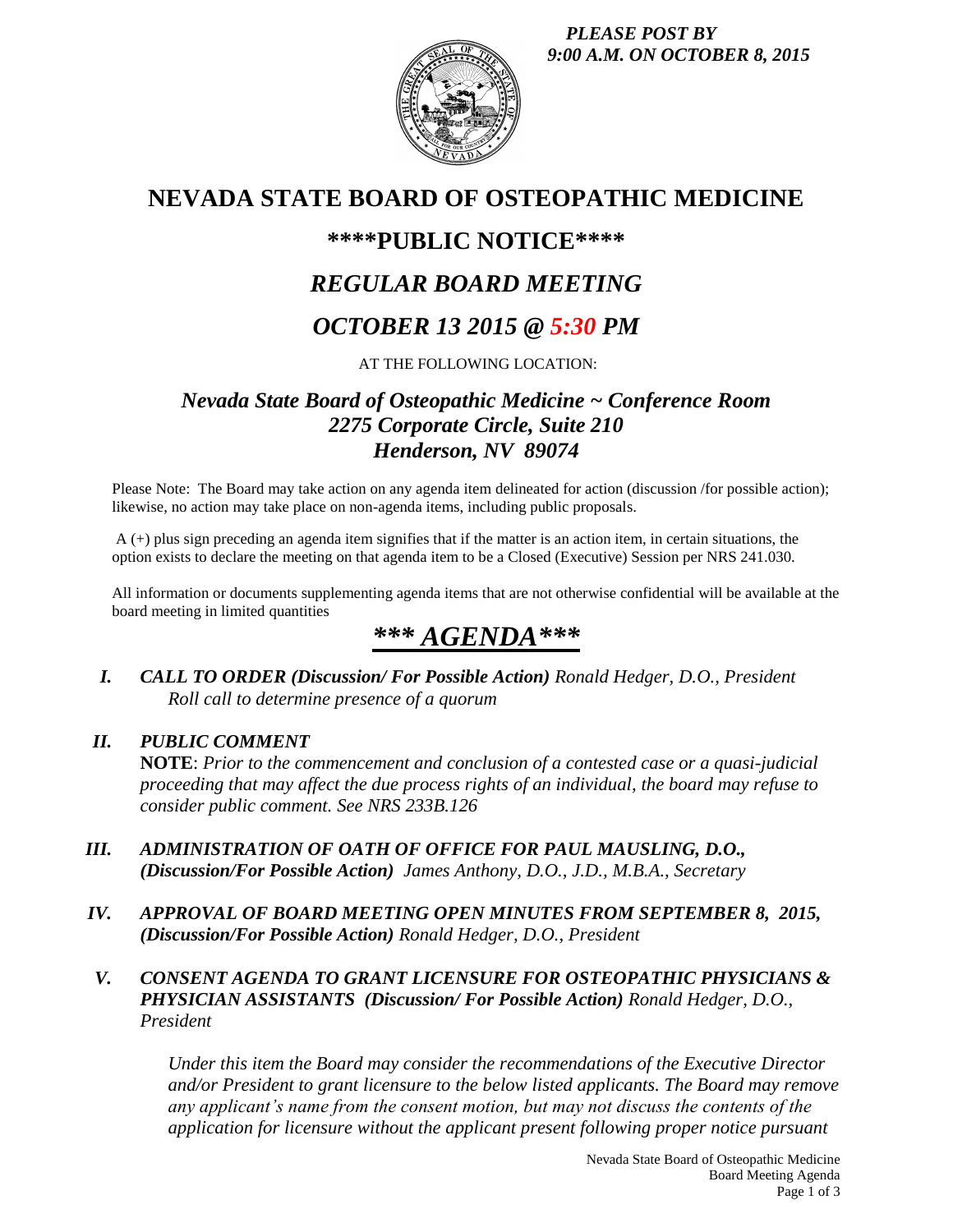*to the open meeting law.* 

*Consent agenda to grant FULL LICENSURE to the following applicants:*

## *Osteopathic Physician Name Specialty*

*Marie Baron, D.O. Pediatrics Wantzy Cooper, D.O. Vascular Surgery Stefan Franciosa, D.O. Diagnostic Radiology Clarita Ketels, D.O. – Endorsement Internal Medicine Sharon Olson, D.O. Family Medicine Jennifer Park, D.O. Pathology Lily Wong, D.O. Internal Medicine*

*Nancy Sanchez, PA-C Michelle Hyla, DO*

## *Special Licenses NRS.633.411:*

*Rebecca Anderson, D.O. Kingman/Sunrise Michael DeBoer, D.O. Kingman/Sunrise Dru Dethlefs, D.O. Valley Hospital Derrek Woodbury, D.O. UMC*

*Physician Assistant Supervising Physician*

- *VI. + CONSIDERATION/APPROVAL OF SETTLEMENT AGREEMENT AND ORDER REGARDING ISAAC TUNNELL, PA-C, IBM RONALD HEDGER, D.O., (Discussion/For Possible Action/Board may go into closed* **session** *pursuant to NRS 241.030 to move to a closed session because the discussion will have to do with this applicant's character, alleged misconduct, professional competence, or similar items). Ricardo Almaguer, D.O., Vice President*
- *VII. DISCUSSION/PROGRESS REPORT FROM MONITOR ANDREW KIM, D.O., REGARDING DANIEL ROYAL, D.O., IN ACCORDANCE WITH THE SETTLEMENT AGREEMENT DATED APRIL 15, 2015, (Discussion/For Possible Action), Ronald Hedger, D.O., President*
- *VIII. CONSIDERATION/ACTION REGARDING RETAINING LOBBYIST FOR 2016-2017 (Discussion/For Possible Action), Ronald Hedger, D.O., President*
	- *IX. ELECTION OF SECRETARY, (Discussion/For Possible Action), Ronald Hedger, D.O., President*
	- *X. DISCUSSION/ACTION TO ADD THE EXECUTIVE DIRECTOR, BARBARA LONGO, AS A SIGNER FOR WELLS FARGO BANK AND BANK OF THE WEST ACCOUNTS (Discussion/For Possible Action), Ronald Hedger, D.O., President*
	- *XI. DISCUSSION/ACTION OF 2016 MEETING DATES, (Discussion/For Possible Action), Ronald Hedger, D.O., President*

## *XII. EXECUTIVE DIRECTOR'S REPORT*

- *a. Quick Books*
- *b. Licensing*
- *c. PA Agreements- Update*
- *d. New Application Questions*